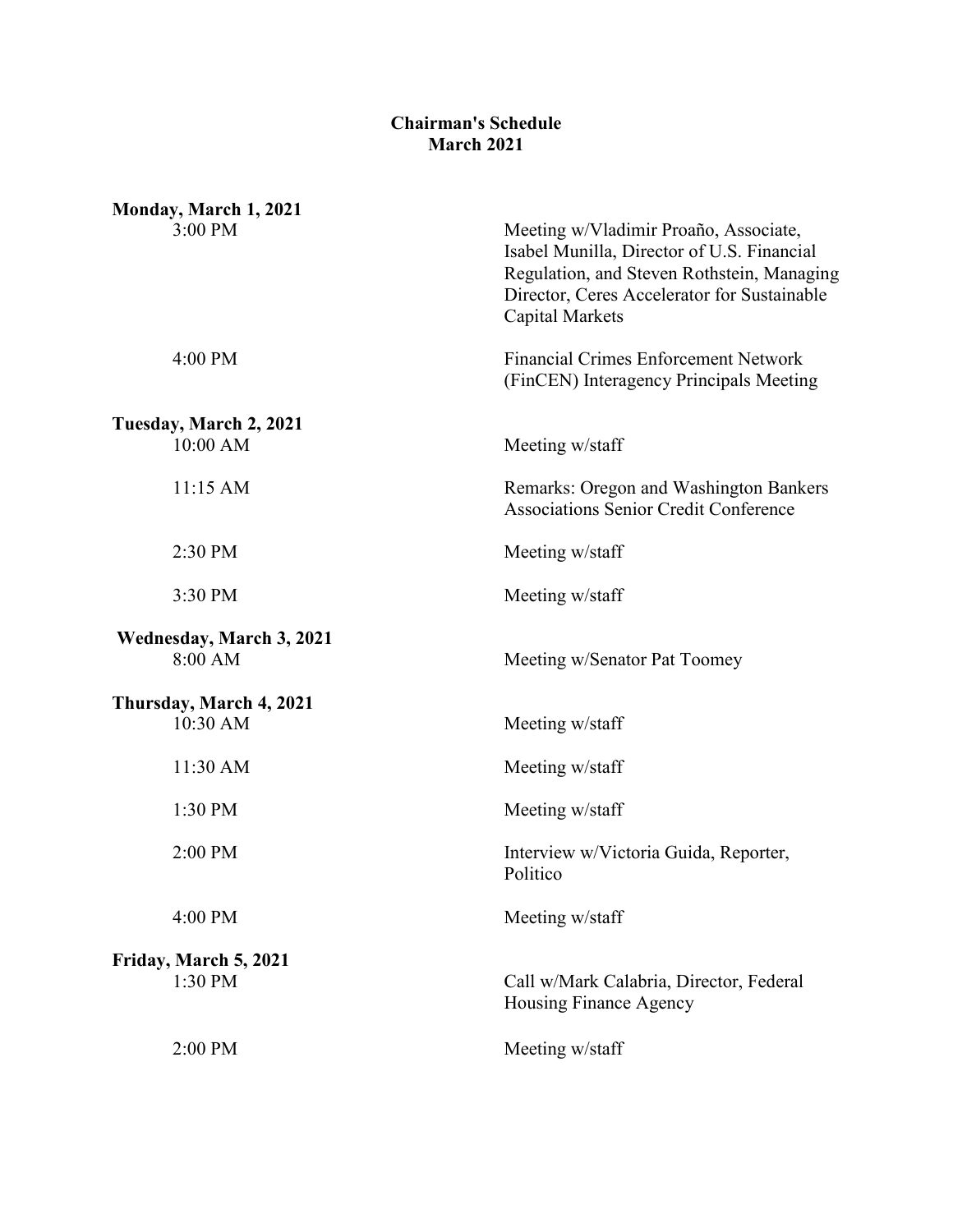| 3:30 PM                              | Meeting w/Martin Gruenberg, Director,<br><b>FDIC</b>                                                    |
|--------------------------------------|---------------------------------------------------------------------------------------------------------|
| 4:30 PM                              | Call w/Michelle Bowman, Governor,<br>Federal Reserve Board (FRB)                                        |
| Monday, March 8, 2021                |                                                                                                         |
| 12:40 PM                             | Remarks: Maryland Bankers<br>Association                                                                |
| 3:30 PM                              | Call w/Charlie Scharf, CEO, Wells Fargo                                                                 |
| Tuesday, March 9, 2021               |                                                                                                         |
| 2:00 PM                              | Meeting w/staff                                                                                         |
| 3:00 PM                              | Meeting w/staff                                                                                         |
| Wednesday, March 10, 2021            |                                                                                                         |
| 1:00 PM                              | Meeting w/staff                                                                                         |
| 3:30 PM                              | Meeting w/Greg Becker, President & CEO,<br>and Michael Zuckert, General Counsel,<br>Silicon Valley Bank |
| Thursday, March 11, 2021<br>11:00 AM | Meeting w/staff                                                                                         |
| Friday, March 12, 2021               |                                                                                                         |
| 11:00 AM                             | Call w/Kevin Fromer, President & CEO,<br><b>Financial Services Forum</b>                                |
| 1:30 PM                              | Meeting w/staff                                                                                         |
| 2:00 PM                              | Meeting w/staff                                                                                         |
| 2:30 PM                              | Meeting w/staff                                                                                         |
| Monday, March 15, 2021               |                                                                                                         |
| 11:00 AM                             | Call w/Dave Uejio, Acting Director,<br><b>Consumer Financial Protection Bureau</b>                      |
| 3:30 PM                              | Meeting w/staff                                                                                         |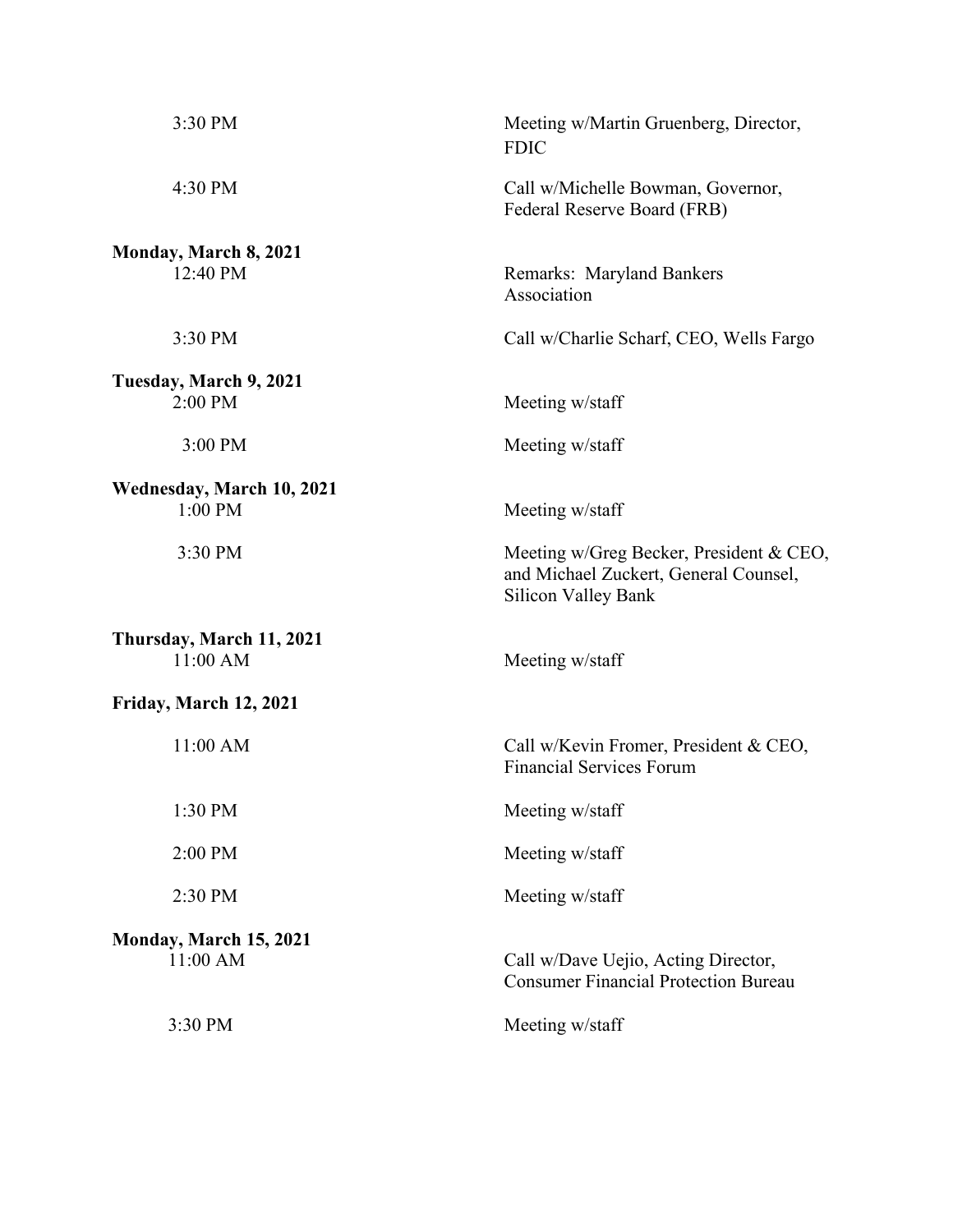| Tuesday, March 16, 2021                     |                                                                                                           |
|---------------------------------------------|-----------------------------------------------------------------------------------------------------------|
| 11:30 AM                                    | Call w/Blake Paulson, Acting Comptroller<br>of the Currency, Office of the Comptroller<br>of the Currency |
| 2:00 PM                                     | Meeting w/staff                                                                                           |
| 4:00 PM                                     | Meeting w/Rob Nichols, President & CEO,<br>American Bankers Association (ABA)                             |
| <b>Wednesday March 17, 2021</b><br>11:00 AM | Meeting w/staff                                                                                           |
| 1:30 PM                                     | Remarks: ABA Washington Summit                                                                            |
| 3:00 PM                                     | Meeting w/staff                                                                                           |
| 4:00 PM                                     | Meeting w/Kenneth Blanco, Director,<br>FinCEN                                                             |
| Thursday, March 18, 2021<br>10:30 AM        | Meeting w/staff                                                                                           |
| 11:30 AM                                    | Meeting w/staff                                                                                           |
| 1:00 PM                                     | FDIC Advisory Committee of State<br>Regulators                                                            |
| 4:30 PM                                     | Call w/Randal Quarles, Vice Chairman,<br><b>FRB</b>                                                       |
| Friday, March 19, 2021                      |                                                                                                           |
| 11:00 AM                                    | Call w/Sasha Mills, Executive Director,<br><b>Bank of England</b>                                         |
| 12:30 PM                                    | Meeting w/staff                                                                                           |
| 1:30 PM                                     | Call w/Michelle Bowman, Governor, FRB                                                                     |
| 2:30 PM                                     | Meeting w/staff                                                                                           |
| <b>Monday, March 22, 2021</b><br>9:30 AM    | Meeting w/staff                                                                                           |
| Tuesday, March 23, 2021<br>10:00 AM         | FFIEC Council Meeting                                                                                     |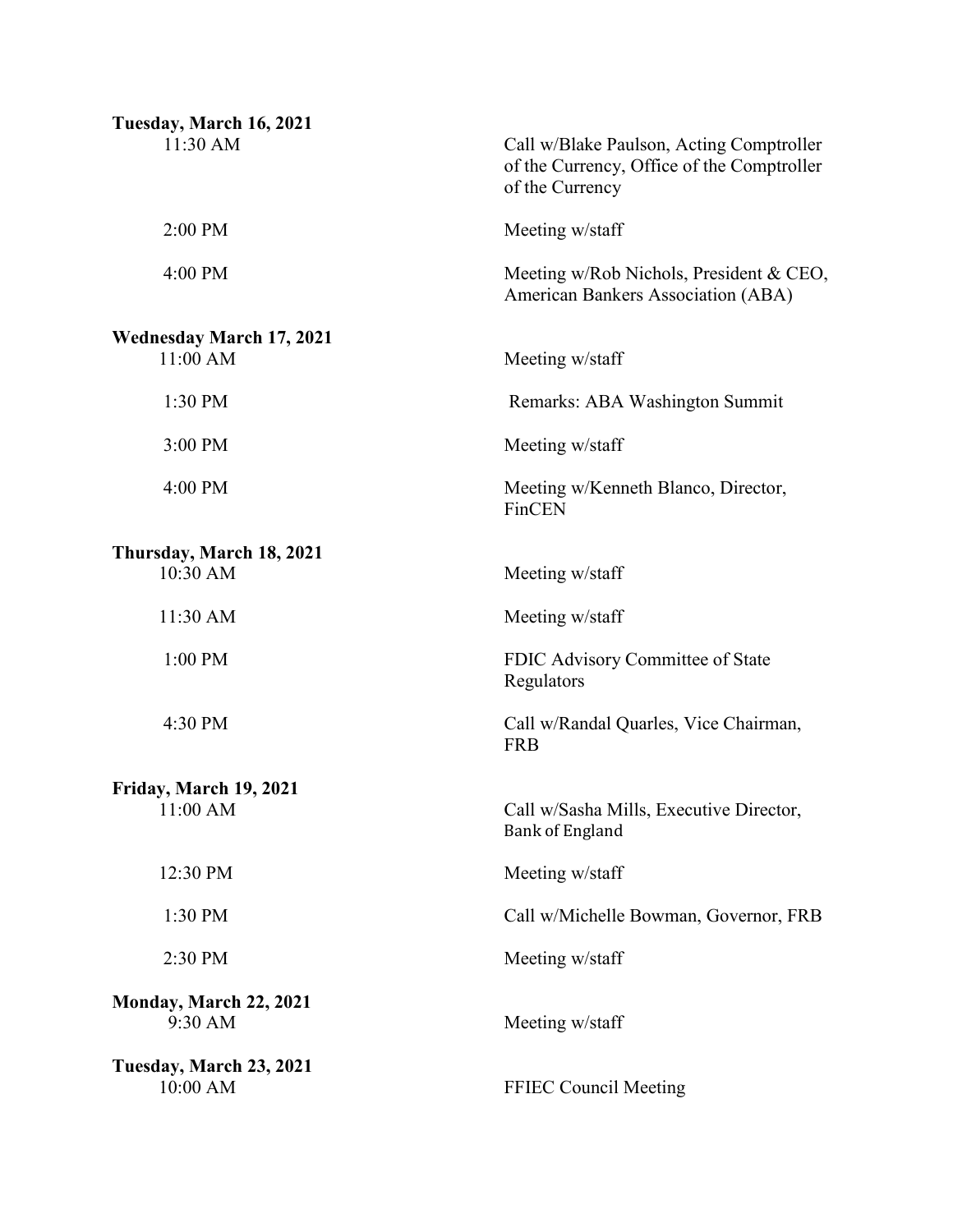| 1:30 PM                                     | Meeting w/staff                                                                                                                                      |
|---------------------------------------------|------------------------------------------------------------------------------------------------------------------------------------------------------|
| <b>Wednesday March 24, 2021</b><br>10:00 AM | Remarks: FinCEN Women's History Month                                                                                                                |
| 11:30 AM                                    | Remarks: Financial Services Forum                                                                                                                    |
| 1:00 PM                                     | <b>Remarks: National Diversity Coalition</b>                                                                                                         |
| 4:00 PM                                     | Meeting w/Jon Cohen, Executive Producer,<br>Fair Point, and Samantha Donaldson,<br>Communications Director, Partnership for<br><b>Public Service</b> |
| Thursday, March 25, 2021<br>10:45 AM        | Remarks: Alliance for Innovative<br>Regulation/UK Financial Conduct<br>Authority, Women's Economic<br>Empowerment Tech Sprint & Conference           |
| 2:15 PM                                     | Call w/Randal Quarles, Vice Chairman,<br><b>FRB</b>                                                                                                  |
| Friday, March 26, 2021<br>11:00 AM          | Meeting w/staff                                                                                                                                      |
| 12:00 PM                                    | Meeting w/staff                                                                                                                                      |
| 2:00 PM                                     | Meeting w/staff                                                                                                                                      |
| 3:00 PM                                     | Meeting w/staff                                                                                                                                      |
| Monday, March 29, 2021<br>9:30 AM           |                                                                                                                                                      |
|                                             | Meeting w/staff                                                                                                                                      |
| 3:15 PM                                     | Call w/William "Bill" Isaac, Co-Chairman,<br>and Howard Milstein, Co-Chairman, The<br>Isaac-Milstein Group                                           |
| Tuesday, March 30, 2021                     |                                                                                                                                                      |
| 12:00 PM                                    | Remarks: Financial Regulation Workshop<br>Series – Wharton School of the University<br>of Pennsylvania                                               |
| 2:00 PM                                     | Meeting w/staff                                                                                                                                      |